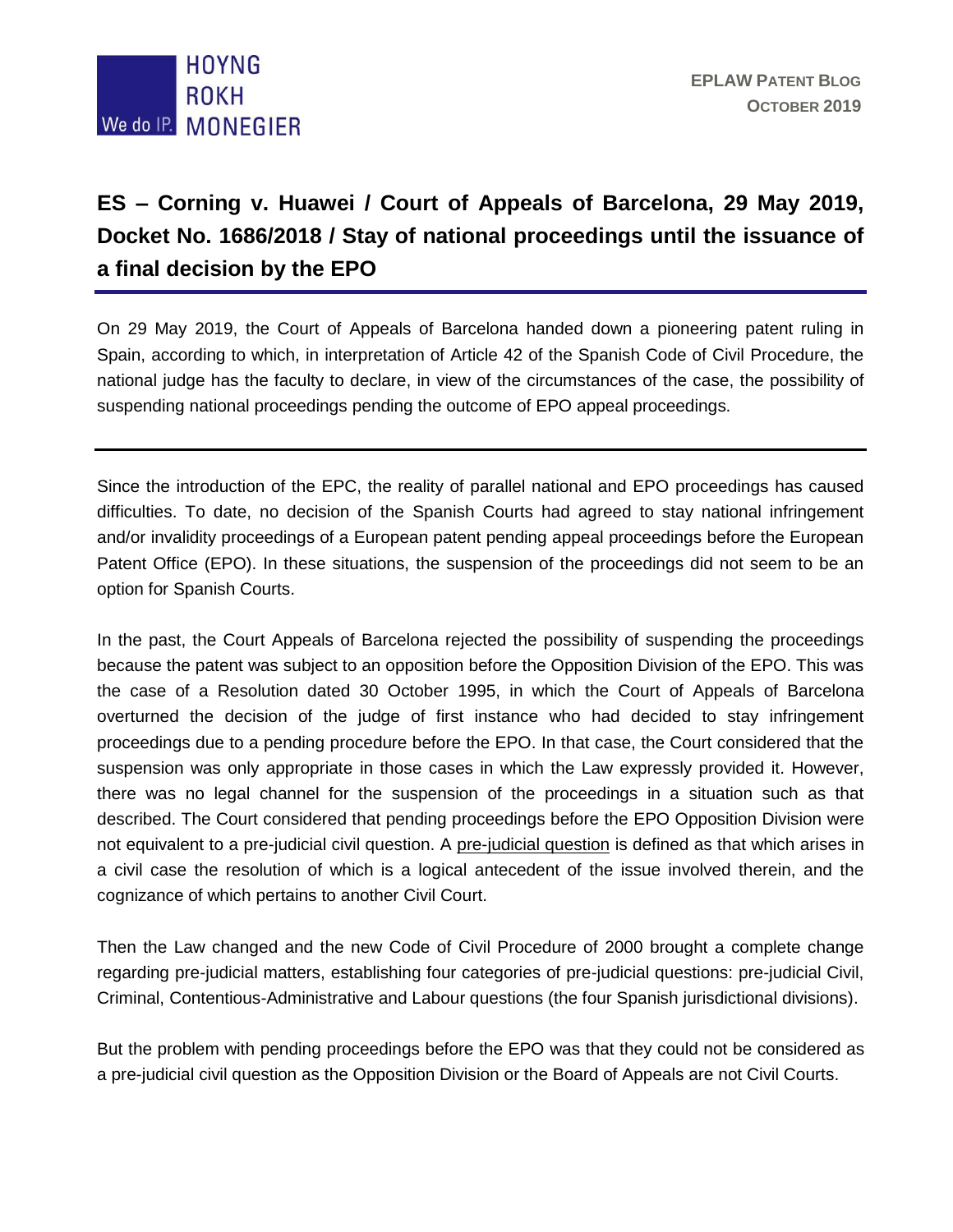Consequently, the only option would be to consider those EPO bodies as equivalent to Contentious-Administrative Courts and to apply the rules concerning Contentious-Administrative pre-judicial questions.

In this sense, Article 42 of the Spanish Code of Civil Procedure establishes that:

## **Article 42. Non-criminal pre-judicial matters.**

1. For merely pre-judicial purposes, the civil courts may examine matters attributed to the contentiousadministrative and social courts.

2. The decisions of civil courts on the matters referred to in the preceding paragraph shall have no effect outside the proceedings in which they are issued.

3. The provisions of the preceding paragraphs notwithstanding, if required by law or requested by the parties in mutual agreement or by one of the parties with the consent of the other, the Court Clerk shall stay the execution of the procedures prior to passing judgement until the pre-judicial questions has been resolved by the competent public administration, the Court of Auditors or the Courts of the corresponding jurisdictional level, as appropriate. In this case, the Civil Court shall be bound by the decision of the said bodies in relation to the pre-judicial matter.

The general rule is that Civil Courts can resolve matters belonging to Contentious-Administrative Courts to the mere pre-judicial effects (Article 42.1). If that is not possible, the Court has to stay the proceedings if required by law or agreed by the parties (Article 42.3).

This decision dated 29 May 2019 is the first decision in Spain which considered the possibility to apply the regime of pre-judicial Contentious-Administrative questions to patent proceedings.

In the present case, there were pending appeal proceedings before the Court of Appeals of Barcelona regarding infringement and invalidity of an European patent while the decision to grant the patent was subject to an appeal before the Board of Appeals. The Opposition Division had agreed to maintain the patent in an amended form.

HUAWEI (the appellant in both national and EPO appeal proceedings) had filed a request for accelerated processing before the Board of Appeals who agreed to this request and informed the parties that oral proceedings were intended to be issued before the end of 2019.

In view of the above, HUAWEI requested the Court of Appeals of Barcelona to stay the proceedings until a decision was issued by the EPO Board of Appeals. HUAWEI's application was based on the existence of a pre-judicial Contentious-Administrative question. It requested to stay proceedings in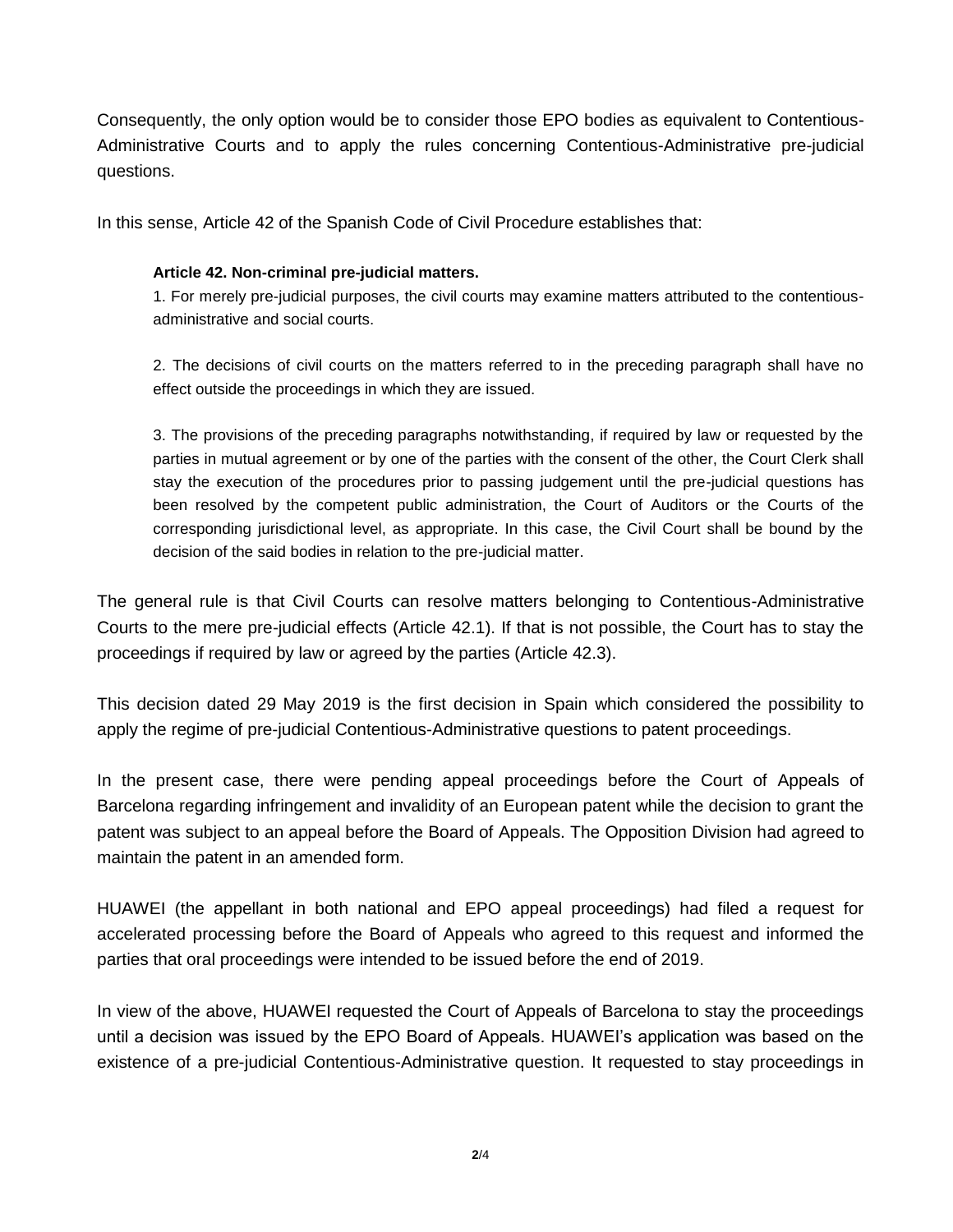accordance with Article 42 of the Spanish Code of Civil Procedure which as we have already seen gives the Court the possibility to stay proceedings under certain circumstances.

Therefore, the question was whether or not pending proceedings before the Board of Appeals could be considered equivalent to Contentious-Administrative proceedings and, if so, whether the Court had the faculty to stay the proceedings until the issuance of a final decision by the EPO.

In this sense, the Court pointed out that *"the wording of the article* [Article 42] *is confusing since on the one hand it allows the courts to deal with issues related to other jurisdictional orders, if appropriate (paragraph 1), it is an option that is left in the hands of the court, but nevertheless this possibility of suspending the proceedings seems to be finally left in the hands of the parties (paragraph 3)"*.

## Then, the Court added that: *"the decision on whether or not to suspend the proceedings in cases of administrative pre-trial matters should be left to the court, in view of the circumstances of the case"*.

In other words, the Court interpreted Article 42 of the Spanish Code of Civil Procedure in the sense that in the absence of a rule laid down by law or mutual agreement by the parties, the decision to suspend or not the proceedings should be left to the discretion of the court.

Therefore, the Court, analysed the specific circumstances of the case and reached the conclusion that the case should be stayed. The factors that leaded the Court to take that decision were the following:

- The patent subject to the Court proceedings was the patent as originally granted. The plaintiff did not pursue a limitation of the claims of the patent in response to the invalidity counterclaim.
- The Opposition Division decision maintained the patent in an amended form.
- If the patent was finally rejected or granted in an amended form, the Spanish proceedings would be automatically finished dismissing the infringement claim.
- The length of time likely to be taken before completion of the proceedings before the Board of Appeals. It was very important the fact that the Board of Appeals decided to accelerate processing of its appeal.

In view of these special circumstances, the Court of Appeals of Barcelona decided to suspend the proceedings until a final resolution on the grant of the patent by the EPO was issued.